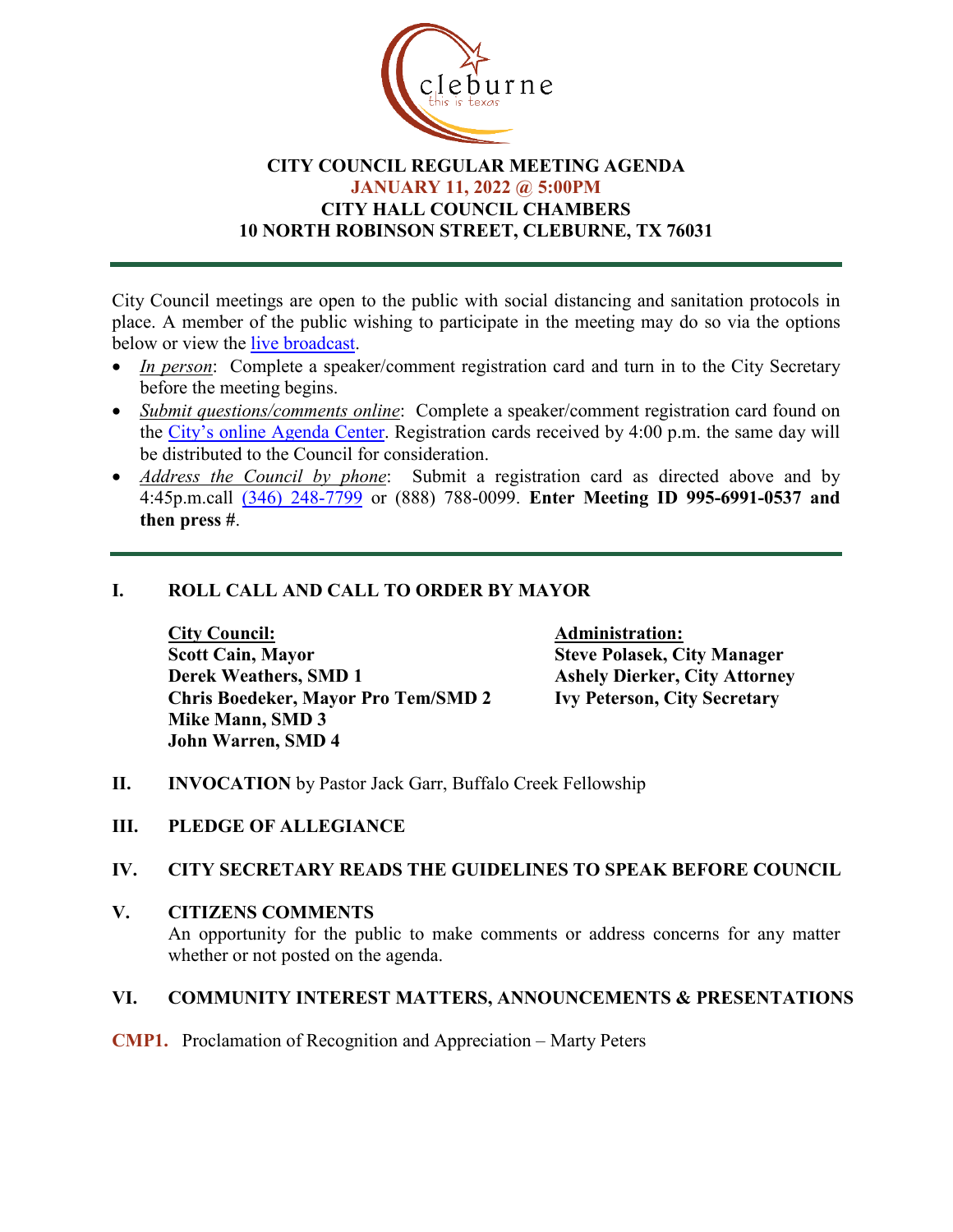# **CONSENT AGENDA**

All of the following items on the Consent Agenda are considered to be routine and selfexplanatory by the Council and will be enacted with one motion. There will be no separate discussion of these items unless a Council Member or citizen so requests. For a citizen to request removal of an item, a speaker card must be filled out and submitted to the City Secretary prior to the beginning of the meeting.

### **MN1. CONSIDER MINUTES FOR THE DECEMBER 14, 2021 REGULAR COUNCIL MEETING.**

## **RS1. CONSIDER A RESOLUTION CONSENTING TO THE EXTENSION OF THE DECLARATION OF LOCAL DISASTER UNTIL JANUARY 25, 2022.**

Presented by: Steve Polasek, City Manager

#### **RS2. CONSIDER A RESOLUTION GRANTING A REQUEST FOR A PRIVATE WATER WELL AT 1151 WEST KATHERINE P RAINES DRIVE IN ACCORDANCE WITH SECTION 51.004: WATER WELLS OF THE CODE OF ORDINANCES; AS REQUESTED BY VICTRON ENERGY.**

Presented by: Jeremy Hutt, Public Works Director

Summary: Saldena Properties, L.P., a subsidiary of Victron Energy, Inc., the Company, is in the process of developing a 9,000 square foot multi-faceted convenience/travel center at 1151 W. Katherine P. Raines Dr. known as the Texas Best Smokehouse of Cleburne. This development is currently under construction.

Victron Energy, Inc. has submitted an application for a private water well for the purposes of irrigation and water level control within their pond. An exemption from the Prairielands Groundwater Conservation District has been given to Victron Energy, Inc.

The convenience store and restaurants will be served by City water and sewer systems. Section 51.004 of the Code of Ordinances allows for water wells within the City Limits if City Council approves the request for the water well.

## **OR1. CONSIDER AN ORDINANCE AMENDING THE FISCAL YEAR 2022 ANNUAL BUDGET (#1) FOR AMBULANCE REPAIRS.**

Presented by: Rhonda Daugherty, Director of Finance

Summary: Staff is requesting a budget amendment to the Fire Department budget appropriations for maintenance & repair in the amount of \$70,950. With the loss of Medic-2 as a frontline response unit, the Fire Department must move Medic-4, a 2003 model used as a special events standby unit, into service as a full-time backup ambulance. The requested budget amendment is to fund updates for Medic-4 to meet the rigors of multiple daily transports and retrofit to the current stretcher style that CFD uses. The estimated amount for the work and equipment is \$64,500. The requested amendment amount reflects a 10% contingency for possible unforeseen increases in parts costs. Additionally, \$23,000 of the total is for the stretcher that will be transferred to the ambulance CFD most recently ordered once received.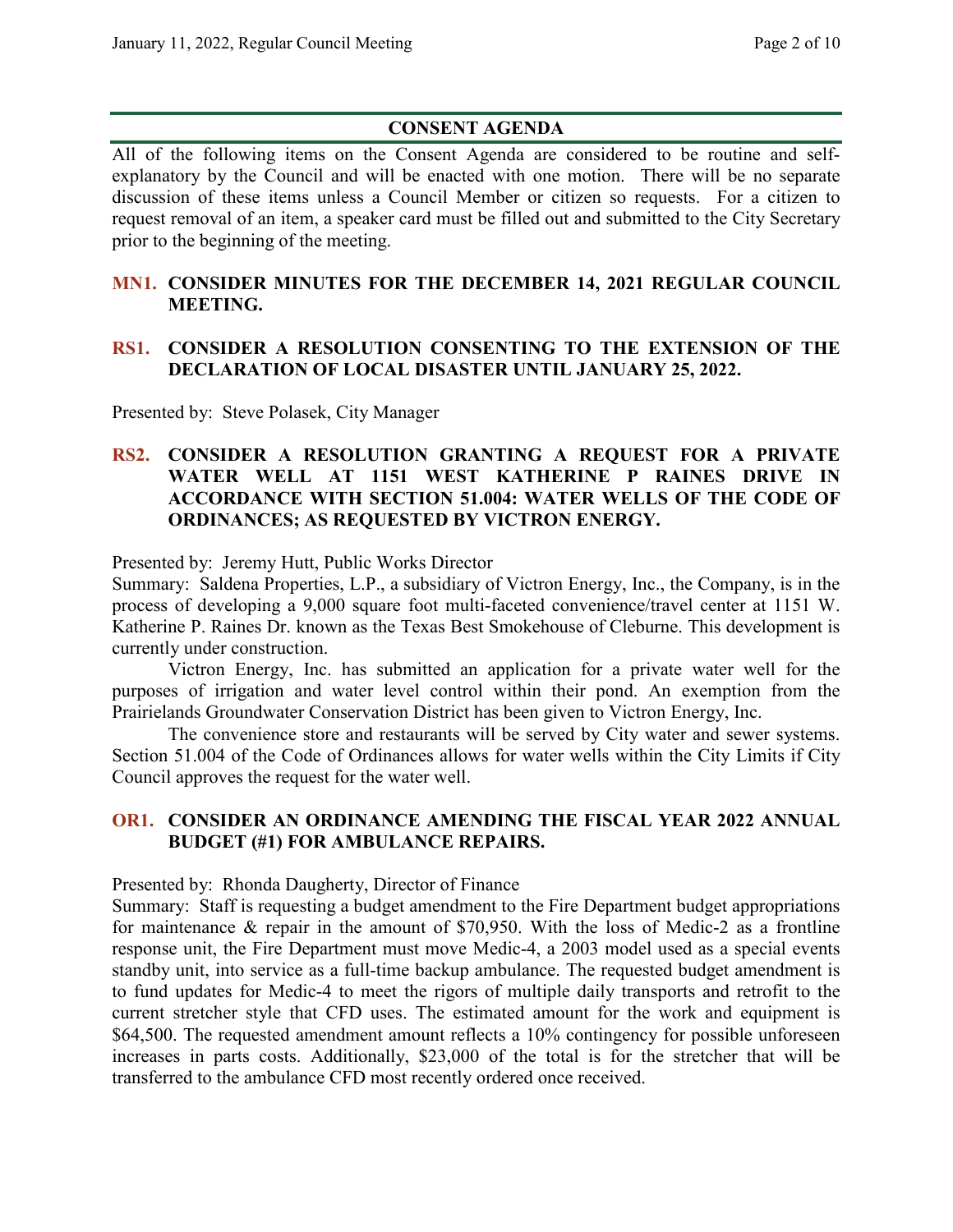The proposed General Fund budget amendment in the amount of \$70,950 will revise the total adopted General Fund budget of \$43,983,253 (Ordinance OR09-2021-45) to \$44,054,203, funded with fund balance reserves.

#### **OC1. APPROVE ACCOUNTS PAYABLE FOR THE MONTH OF NOVEMBER 2021.**

Presented by: Rhonda Daugherty, Director of Finance

## **RS3. CONSIDER A RESOLUTION AUTHORIZING A CONSERVATION EASEMENT AGREEMENT WITH MITIGATION FUTURES CONSERVANCY, AS REQUIRED FOR THE SPARKS DRIVE PROJECT.**

Presented by: Jeremy Hutt, Public Works Director

Summary: During the permitting process of the Sparks Drive connection to the Chisholm Trail Parkway, it was determined that the project impacts a small area of wetlands (1.023 acres). The City was required to prepare a wetlands mitigation plan to meet permit requirements of the U.S. Army Corps of Engineers (USACE). The USACE permit, issued on December 4, 2019, contains conditions to ensure perpetual protection of the wetlands. Specifically, the USACE permit requires the City enter into a Conservation Easement Agreement with a qualified third-party that will perpetually monitor the area and to ensure the conditions of the permit are being met.

The Tax Increment Financing District Reinvestment Zone No. I (TIF I) Board of Directors met on December 3, 2018, where they unanimously approved spending up to \$45,000 for a conservation easement. The City Council of the City of Cleburne approved the TIF #1 board's recommendation to spend up to \$45,000 for the development of a Conservation Easement for Sparks Drive on April 23, 2019 by Resolution RS04-2019-34.

#### **ACTION AGENDA**

## **OR2.** *\*PUBLIC HEARING\** **CONSIDER AN ORDINANCE AMENDING TITLE XV: LAND USAGE, CHAPTER 154: SUBDIVISIONS, SECTION 154.084: SIDEWALK REQUIREMENTS.**

Presented by: Jeremy Hutt, Public Works Director

Summary: The existing Ordinance language included in Section 154.084 is in need of an update. The proposed language will include requirements for new sidewalks and have the following sections: Purpose, Sidewalk Requirements, Design Standards, Architectural Barriers Act, Waivers, and Appeal Process.

**OR3.** *\*PUBLIC HEARING\** **CONSIDER AN ORDINANCE REZONING ±4.05 ACRES FROM SF-4 (SINGLE-FAMILY DWELLING DISTRICT) TO D (DUPLEX OR TWO-FAMILY DWELLING DISTRICT), LOCATED ALONG PITTMAN STREET, BETWEEN BOONE STREET AND CEDAR STREET, AS REQUESTED BY J FOX INVESTMENTS, REPRESENTED BY COLDWELL BANKER APEX, CASE ZC21-025.**

Presented by: David Jones, Community Development Director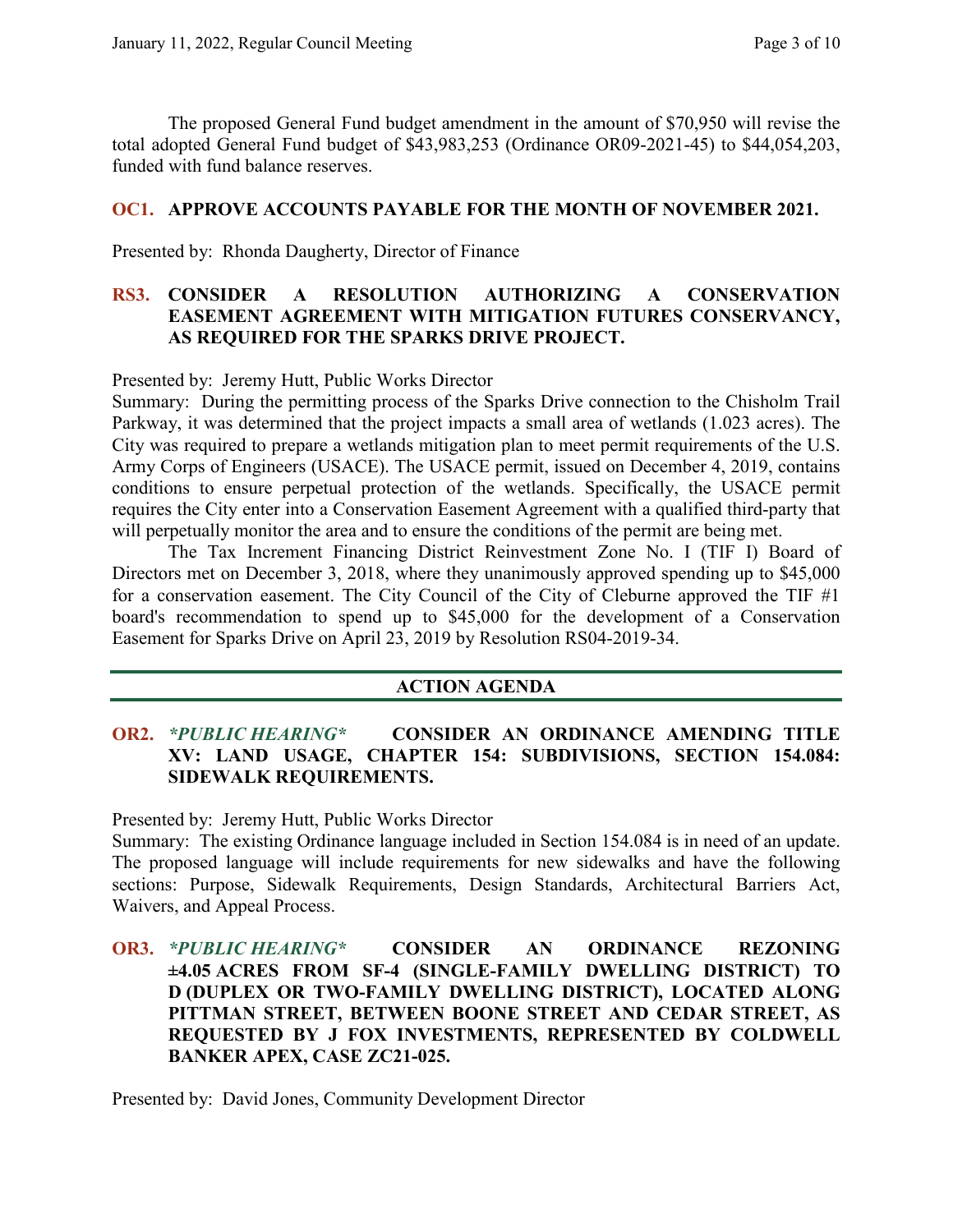Summary: The applicant has requested to rezone approximately 4.05 acres from SF-4 (Single-Family Dwelling District) to D (Duplex or Two-Family Dwelling District) for the property generally located along Pittman Street, between Boone Street and Cedar Street. The applicant has indicated their intent to rezone and re-plat the subject property for the future construction of duplexes.

The Planning and Zoning Commission considered this request at their December 13, 2021 meeting and recommended approval with a vote of 6-1.

#### **OR4.** *\*PUBLIC HEARING\** **CONSIDER AN ORDINANCE REZONING ±0.68 ACRES FROM M1 (LIGHT INDUSTRIAL DISTRICT) TO SF-4 (SINGLE-FAMILY DWELLING DISTRICT), LOCATED AT 208 POST OAK STREET, AS REQUESTED BY JACK BARNES, REPRESENTED BY RICKEY MARRS, CASE ZC21-030.**

Presented by: David Jones, Community Development Director

Summary: The applicant has requested to rezone approximately 0.68 acres from M1 (Light Industrial District) to SF-4 (Single-Family District) for the property located at 208 Post Oak Street. The applicant has indicated their intent to rezone the subject property for future construction of a single-family residence adjacent to the existing single-family home.

The Planning and Zoning Commission considered this request at their December 13, 2021 meeting and recommended approval with a vote of 7-0.

**OR5.** *\*PUBLIC HEARING\** **CONSIDER AN ORDINANCE REZONING ±13.92 ACRES FROM M1 (LIGHT INDUSTRIAL DISTRICT) TO M1/SUP (LIGHT INDUSTRIAL DISTRICT WITH A SPECIFIC USE PERMIT FOR PARKING LOT TRUCKS/TRAILERS AND MINI WAREHOUSES) LOCATED SOUTH OF INDUSTRIAL BOULEVARD AND APPROXIMATELY 680 FEET EAST OF NORTH MAIN STREET, AS REQUESTED BY INDUSTRIAL PROPERTY, LLC, CASE ZC21-026.**

Presented by: David Jones, Community Development Director

Summary: The applicant is requesting a Specific Use Permit (SUP) to develop a parking lot for trucks, trailers, and recreational vehicles (RVs) for the property located south of Industrial Boulevard and east of North Main Street. The property is located in the Commercial/Industrial Overlay District, whose purpose is to provide for a combination of commercial and industrial uses in a consistent manner throughout the overlay as well as enhance the visual image of the Chisholm Trail Parkway and U.S. Highway 67 corridors. Within the Commercial/Industrial Overlay District, the proposed use of a parking lot for trucks, trailers and RVs requires approval of an SUP from the Planning and Zoning Commission and City Council.

The applicant has provided a site plan that will be included as part of the SUP ordinance. The applicant has indicated that the parking lot will consist of 86 parking spaces that will be 14 feet wide by 80 feet long to accommodate truck, trailer and RV parking and will be developed in two phases, as generally shown on the site plan. Phase 1 will consist of 31 parking spaces and Phase 2 will consist of 55 parking spaces.

The Planning and Zoning Commission considered this request at their December 13, 2021 meeting and recommended approval with a vote of 7-0 with the following conditions: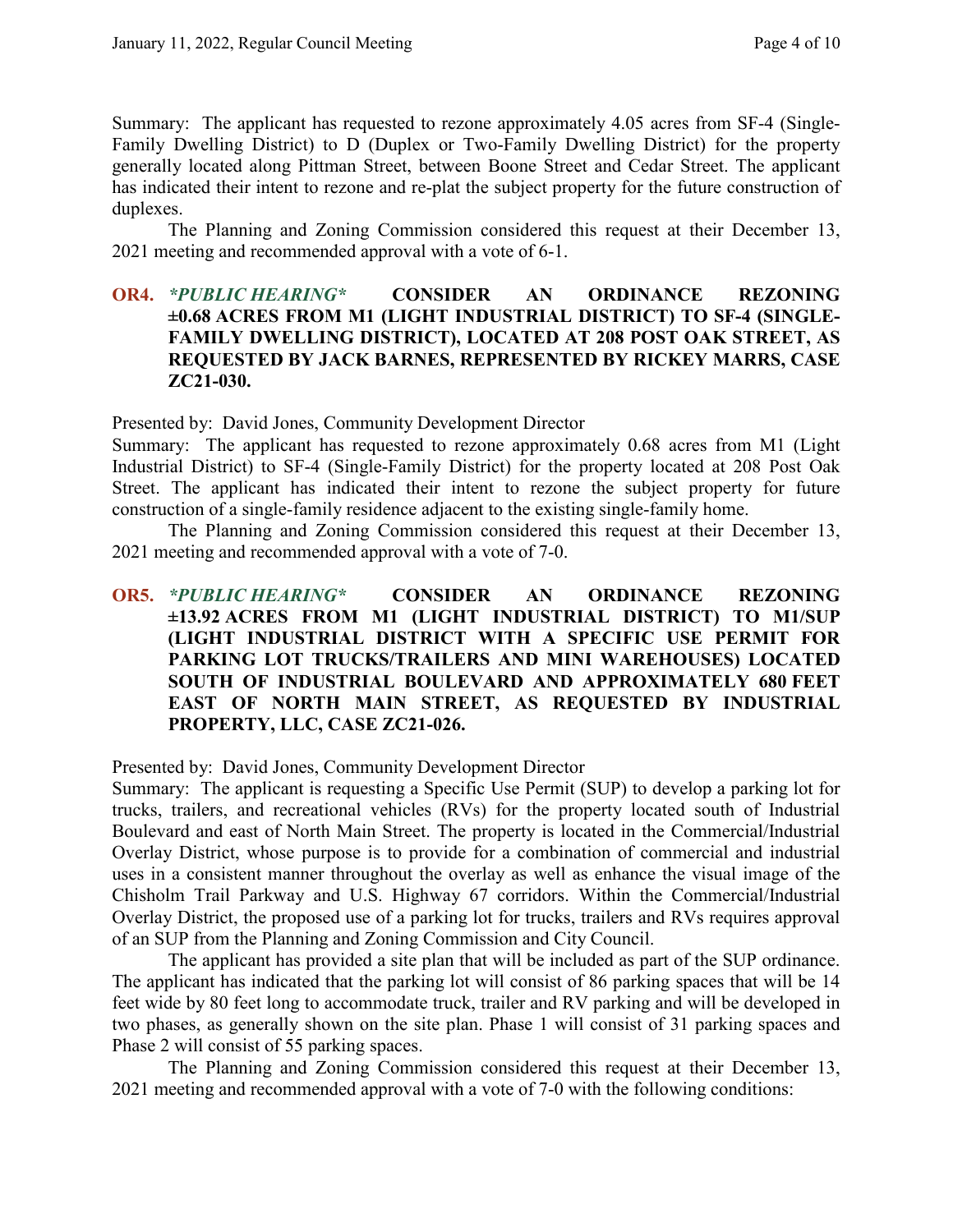- 1. Limit the parking lot for trucks and trailers only (no RVs);
- 2. Provide a 10-foot landscape buffer along US Highway 67 with trees planted along the fence line; and
- 3. A waiver from remaining landscaping requirements, as requested by the applicant.

## **OR6.** *\*PUBLIC HEARING\** **CONSIDER AN ORDINANCE REZONING ±84.73 ACRES FROM C0 (NON-RETAIL DISTRICT) AND SF-4 (SINGLE-FAMILY DWELLING DISTRICT) TO PD (PLANNED DEVELOPMENT DISTRICT), LOCATED APPROXIMATELY 1,700 FEET WEST OF NOLAN RIDGE DRIVE, BETWEEN WEST KILPATRICK AVENUE AND U.S. HIGHWAY 67, AS REQUESTED BY BATES FARMS LP, REPRESENTED BY CLAYMOORE ENGINEERING, CASE ZC21-021.**

#### Presented by: David Jones, Community Development Director

Summary: The applicant has requested to rezone approximately 84.73 acres from C0 (Non-Retail District) and SF-4 (Single-Family Dwelling District) to PD (Planned Development District) for the property generally located approximately 1,700 feet west of Nolan Ridge Drive, between West Kilpatrick Avenue and US Highway 67.

The Planned Development (PD) is for a single-family residential development, to be known as the Bates Ridge subdivision. The proposed development will contain 375 single-family lots, with a total of 280 50-foot wide lots and 95 60-foot wide lots. The proposed density is 4.43 units per acre, with an average lot area of 7,247 square feet. The applicant is requesting a base zoning of the SF-4 District with some deviations, including minimum lot width, lot area and building setbacks. The applicant is proposing amenities within approximately 3.5 acres of open space, including enhanced landscaping along US Highway 67 and pocket parks for the community that include a dog park and play-scape area.

The Planning and Zoning Commission considered this request at their October 25, 2021 meeting and at the request of the applicant; it was tabled to December 13, 2021. Following the October meeting the applicant submitted a revised development plan based on P&Z's feedback and at the December 13<sup>th</sup> meeting, the revised plan was recommended for approval with a vote of 6-1 with the following conditions:

- 1. Provide trees in the dog park; and
- 2. Include the visuals of the open space amenities as shown in the applicant's presentation.
- **OR7.** *\*PUBLIC HEARING\** **CONSIDER AN ORDINANCE REZONING ±109.09 ACRES FROM A (AGRICULTURAL DISTRICT) AND SF-4 (SINGLE-FAMILY DWELLING DISTRICT) TO PD (PLANNED DEVELOPMENT DISTRICT), LOCATED ON THE WEST SIDE OF SOUTH NOLAN RIVER ROAD, NORTH OF MILLBRAE ROAD AND WEST OF DUBLIN DRIVE, AS REQUESTED BY BURTON JACK FAMILY LTD, REPRESENTED BY D.R. HORTON TEXAS, LTD, CASE ZC21-029.**

Presented by: David Jones, Community Development Director

Summary: Since the time of property owners' notification, this case has been withdrawn per the applicant's request and no formal action is needed at this time.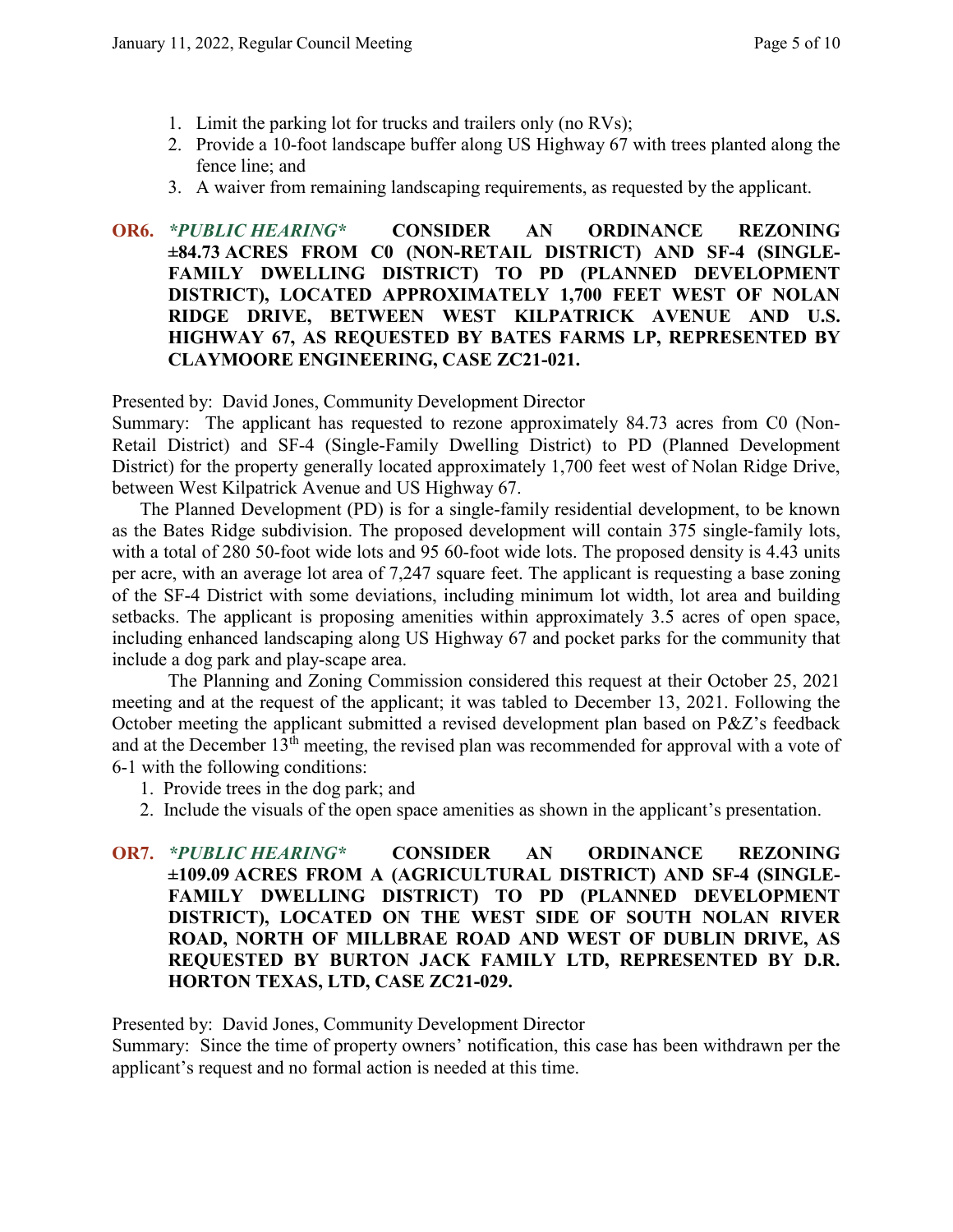#### **RS4. CONSIDER A RESOLUTION APPROVING THE FINAL PLAT OF LIVE OAKS APARTMENTS, BEING ±29.072 ACRES, LOCATED 1,000 FEET NORTH OF MT. CARMEL ROAD AND ON THE WEST SIDE OF NORTH MAIN STREET; AS REQUESTED BY CLEBURNE OZF, LLC, REPRESENTED BY C. RYAN VOORHEES, CASE PC21-054.**

Presented by: David Jones, Community Development Director

Summary: The applicant is requesting approval of the final plat for Live Oaks Apartments, which consists of one multi-family residential lot and one commercial lot.

The final plat meets all of the minimum requirements as outlined in PD-OR02-2020-17 and Chapter 154 of the Code of Ordinances. The Planning and Zoning Commission considered this request at their December 13, 2021 meeting and recommended approval with a vote of 7-0.

## **RS5. CONSIDER A RESOLUTION APPROVING THE PRELIMINARY PLAT OF CATES RANCH, AN ADDITION TO THE EXTRATERRITORIAL JURISDICTION (ETJ) OF THE CITY OF CLEBURNE BEING ±84.292 ACRES, LOCATED ON THE EAST SIDE OF COUNTY ROAD 1229 AND APPROXIMATELY 3,000 FEET NORTH OF WEST FM 4, AS REQUESTED BY GODLEY PROPERTIES, LLC AND CAROLYN L. PREISSINGER, REPRESENTED BY TRENNON MASSENGALE, CASE PC21-056.**

Presented by: David Jones, Community Development Director

Summary: The applicant is requesting approval of the preliminary plat for Cates Ranch, which consists of 36 residential lots, generally located on the east side of County Road 1229, approximately 3,000 feet north of West FM 4 within the City's Extraterritorial Jurisdiction (ETJ).

The preliminary plat meets all of the minimum requirements as outlined in Chapter 154 of the Code of Ordinances. The Planning and Zoning Commission considered this request at their December 13, 2021 meeting and recommended approval with a vote of 6-0-1, with Commissioner Saunders abstaining from the vote.

## **OR8. CONSIDER AN ORDINANCE EXTENDING AND EXPANDING THE EXTRATERRITORIAL JURISDICTION (ETJ) OF THE CITY OF CLEBURNE, JOHNSON COUNTY, TEXAS FOR A PORTION OF PROPERTY LOCATED IN THE JAMES WALLACE SURVEY, ABSTRACT NO 890, LOCATED AT 2908 EAST FM 4, AS REQUESTED BY DOUG AND ROGER MATHIS, REPRESENTED BY OAK AND ASH REALTY, CASE GC21-010.**

Presented by: David Jones, Community Development Director

Summary: A petition for voluntary expansion of the City's extraterritorial jurisdiction (ETJ) has been filed by the property owners of land located at 2908 East FM 4. Although the majority of the approximately 77.17 acre property is already located in Cleburne's ETJ, approximately 23 acres is located solely within Johnson County's jurisdiction.

The property owners are requesting the City's ETJ be extended to include the approximately 23 acres of land, pursuant to Section 42.022 of the Texas Local Government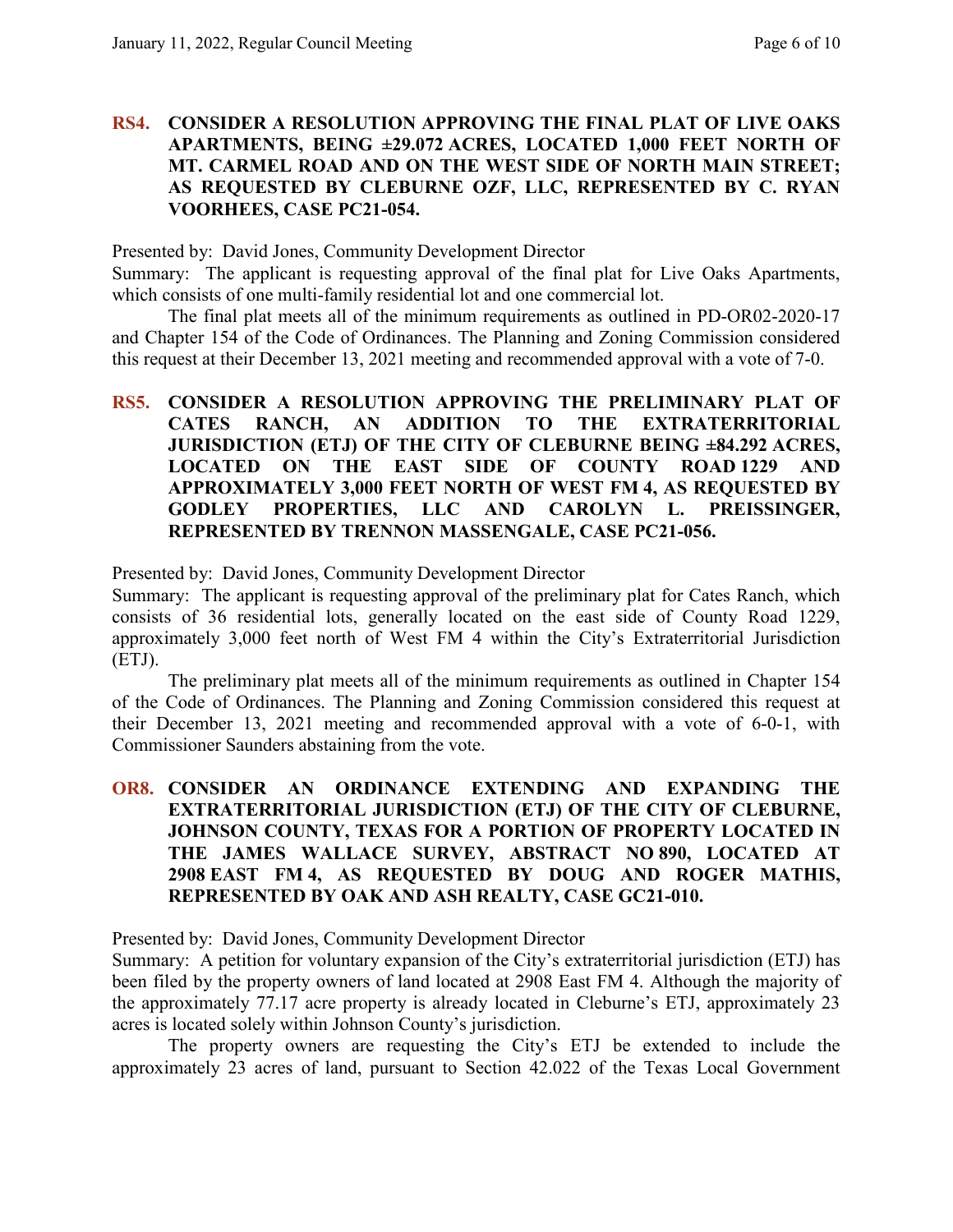Code. Pursuant to Section 1.3 of the City's Charter, the City Council may by ordinance extend its ETJ boundaries and no public hearing is required for this request.

#### **OR9.** *\*PUBLIC HEARING\** **CONSIDER AN ORDINANCE APPROVING AN AMENDED FINANCE AND PROJECT PLAN FOR TAX INCREMENT FINANCING REINVESTMENT ZONE NUMBER ONE.**

Presented by: Chris Fuller, Deputy City Manager

Summary: The Tax Increment Reinvestment Zone Number One (TIRZ 1) Board of Directors met on December 10, 2021, where they unanimously approved changes to the Finance and Project Plan, which was last revised on November 10, 2020. The purpose of this item is to amend the Financing and Project Plan for TIRZ 1 to increase the total estimated project costs from \$9,158,400 to \$10,204,545, while leaving existing projects in the plan unchanged.

- The funding allocation within the Project Plan:
	- 1) Allocate \$1,046,145 to project #6 "Sparks Drive (SH121 to east)"

#### **RS6.** *\*PUBLIC HEARING\** **CONSIDER A RESOLUTION ESTABLISHING THE CITY OF CLEBURNE PROPERTY ASSESSED CLEAN ENERGY ("PACE") PROGRAM.**

Presented by: Grady Easdon, Economic Development Manager

Summary: On December 14, 2021, City Council adopted a Resolution of Intent to establish the Property Assessed Clean Energy (PACE) Program for the City of Cleburne and set January 11, 2022 as the public hearing date for establishing the program.

The Property Assessed Clean Energy (PACE) Program is an economic development tool that provides low-cost, long-term financing for commercial, industrial, and multi-family properties. Under the program, loans are made available by financial institutions to property owners for buildings that implement energy-efficient, distributed generation, water conservation and other "green" building strategies. The program is authorized by Chapter 399 of the Local Government Code in 2013 and has been approved for use in 33 states, and 500 counties and cities nationwide. In Texas, approximately 50 cities and counties have adopted PACE programs. The PACE program encourages energy efficiency, conservation, green building strategies and economic development without the use of taxpayer dollars.

There are limited risks with the program. The City is indemnified from all financial risk related to the loans. Risks are associated with requirements for notifications to property owners related to liens or assessments or risks related to the administrators. If the City becomes dissatisfied with an administrator, the agreement may be terminated with 30 days' notice. If an administrator goes out of business, the City may assign its properties to an alternate administrator.

A professional services agreement with Lone Star PACE for administration of the program is also on this agenda (January 11, 2022). Program administration is not exclusive and agreements for program administration with other companies may be forwarded to Council for consideration at a later date.

## **RS7. CONSIDER A RESOLUTION AUTHORING A PROFESSIONAL SERVICES AGREEMENT WITH LONE STAR PACE, LLC TO ACT AS AUTHORIZED**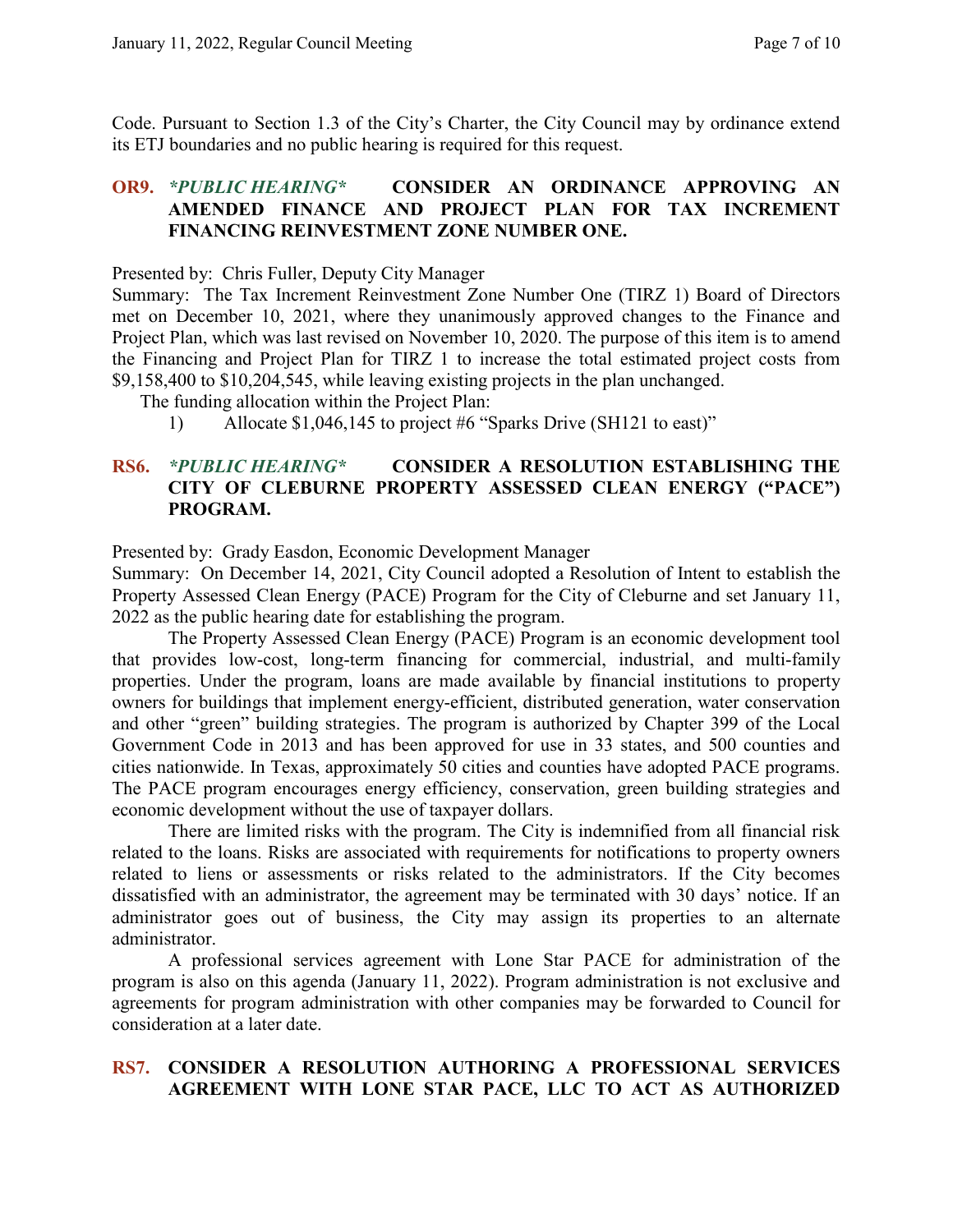## **REPRESENTATIVE IN THE ADMINISTRATION OF THE CITY OF CLEBURNE PROPERTY ASSESSED CLEAN ENERGY ("PACE") PROGRAM.**

Presented by: Grady Easdon, Economic Development Manager

Summary: The Professional Services Agreement is with Lone Star PACE for administration of loans associated with the program. The agreement has specific scope included, but generally includes the following:

- Community Outreach. This involves promoting the program, training contractors, and maintaining documents and an associated website.
- Application and Approval Process. This involves making the application available, reviewing applications to ensure that they are appropriate and complete, and coordinating with reviewers, owners, contractors, and lenders from application through closing of the loan.
- Managing and Reporting. This involves tracking status of loans, providing notices for assessments, and providing annual reports to the City.

There is no expenditure of City funds with this agreement. All costs are paid through loan application fees, loan closing fees, and a percentage of the outstanding balance on the loan. Program administration is not exclusive and agreements for program administration with other companies may be forwarded to Council for consideration at a later date.

# **OR10. CONSIDER AN ORDINANCE AWARDING BIDS AND AUTHORIZING THE SALE OF CERTAIN CITY-OWNED PROPERTIES.**

Presented by: Grady Easdon, Economic Development Manager

Summary: City staff solicited sealed bids for the sale of city-owned properties located at 1903 North Granbury Street, (old fire station #3) and three vacant lots located at 401 Royal Street, 402 Robbins Street, and 403 Royal Street (site of old Earl Williams Grocery, formerly 614 North Brazos Street). Advertisements were placed in the Cleburne Times Review on November 13 and November 20 editions, which included a QR code directing to the website where the bid specifications and appraisals were located. Signs with QR codes were also posted at each location as well. Friday, December 3, 2021 at 5:00 was the deadline for all sealed bids. Bid openings were conducted separately for each property location beginning at 2:00 pm on Monday, December 6, 2021.

The bid results are as follows:

- 1903 North Granbury Street, Lot 14, Block 106, College Heights Addition
	- o High Bidder Shine Together, a non-profit charity represented by Shana Peacock
	- o Bid amount \$102,345.67
- 401 Royal Street, Lot 7R, Block 3, Santa Fe Addition
	- o High Bidder United Trinity Homes, LLC, Joel Sesmas
	- o Bid amount \$18,000
- 402 Robbins Street, Lot 2R, Block 3, Santa Fe Addition
	- o High Bidder United Trinity Homes, LLC, Joel Sesmas
	- $\circ$  Bid amount \$2,000
- 403 Royal Street, Lot 6R, Block 3, Santa Fe Addition
	- o High Bidder United Trinity Homes, LLC, Joel Sesmas
	- $\circ$  Bid amount \$18,000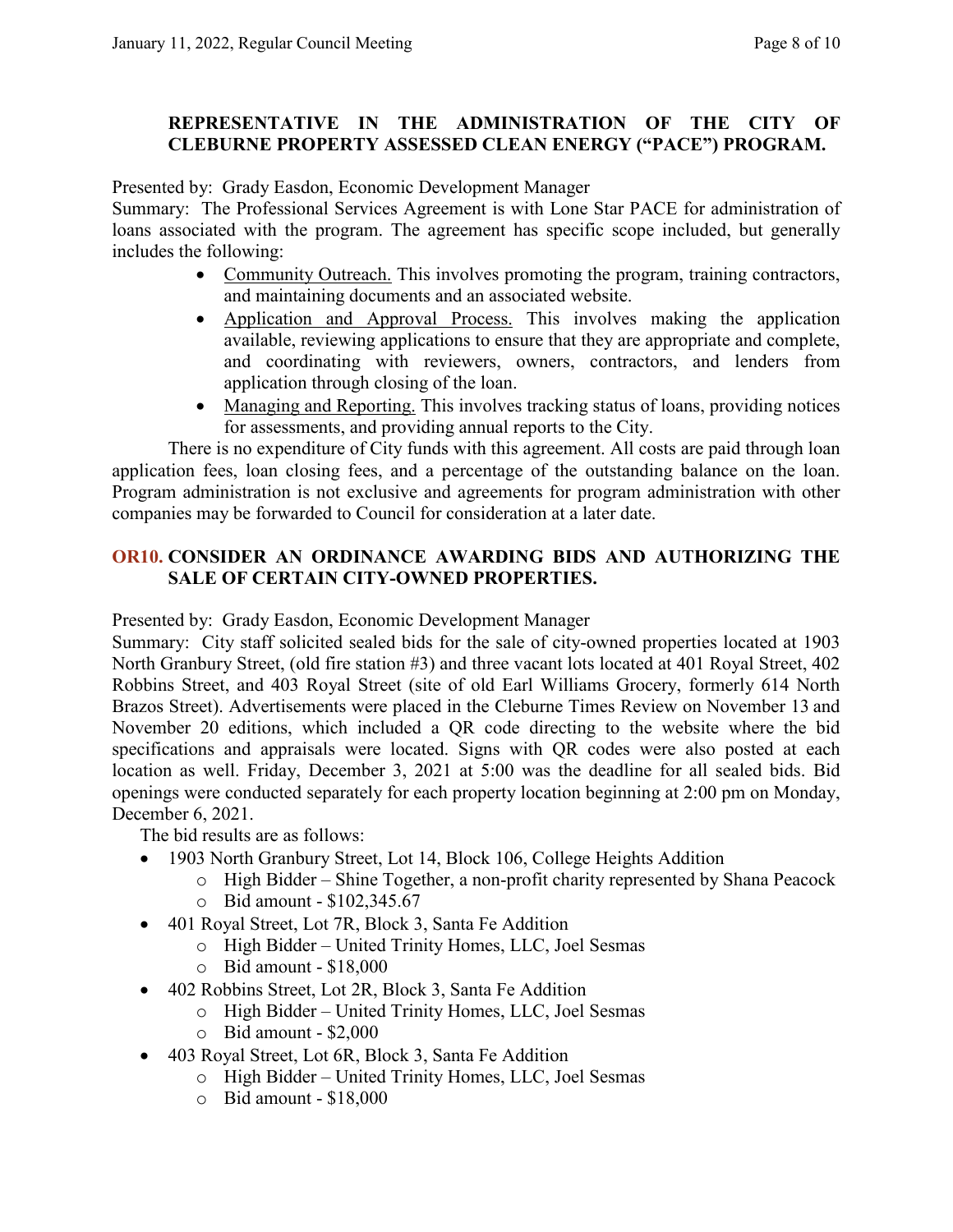Initially, there were no bids submitted for 402 Robbins St. Therefore, the high bidder for 401 and 403 Royal St, Joel Sesmas with United Trinity Homes, was given an opportunity to submit a bid.

## **RS8. CONSIDER A RESOLUTION AUTHORIZING A MEMORANDUM OF UNDERSTANDING WITH CLEBURNE INDEPENDENT SCHOOL DISTRICT REGARDING THE WAIVING OF CERTAIN BUILDING PERMIT AND INSPECTION FEES FOR THE EXPANSION AND RENOVATION OF WHEAT AND SMITH MIDDLE SCHOOLS.**

Presented by: Steve Polasek, City Manager

Summary: The Cleburne Independent School District (CISD) is currently in the early stages of a significant expansion and renovation project involving the Wheat Middle School campus and minor improvements to the Smith Middle School campus. Estimated at approximately \$66.0 million dollars, this project will play a prominent role in the community for generations to come. Given the size, scope and cost, these projects will generate significant building permit and inspection fees initially estimated at about \$40,000. There exists the opportunity for the City to assist the CISD by waiving a portion of the building permit fees (fifty percent) up to an amount not to exceed \$20,000, excluding any mechanical, electrical and plumbing contractor registration permits or any costs tied to the delivery of water and waste water service. This would allow the CISD to invest these additional funds back into the projects for the long-term benefit of the students and community. Since we are not anticipating any third party reviews with these projects, it would also ensure that the City is able to recover its costs pertaining to inspections and the issuance of permits.

The City previously provided a similar exemption in August of 2017 by agreeing to waive a portion of the fees (up to \$60,000) associated with the improvements to Cleburne High School.

#### **EXECUTIVE SESSION**

Pursuant to the Open Meetings Act, Chapter 551, and the Texas Disaster Act, Chapter 418 of the Texas Government Code, Executive Session may be held at any time during the meeting that a need arises for the City Council to seek advice from the City Attorney as to any posted subject matter of this City Council Meeting.

**Section 551.071. Consultation with Attorney.** The City Council will convene into executive session to receive legal advice from the City Attorney on the following matters in which the duty of the City Attorney to the City's governmental body under the Texas Disciplinary Rules of Professional Conduct of the State Bar of Texas clearly conflicts with Chapter 551 of the Texas Government Code:

- **EXE1.** Discuss Wright Farms Municipal Utility District
- **EXE2.** Actions taken and to be taken related to securing the building located at 14 East Chambers Street (further described as the Southwest Corner of Caddo Street and Chambers Street)